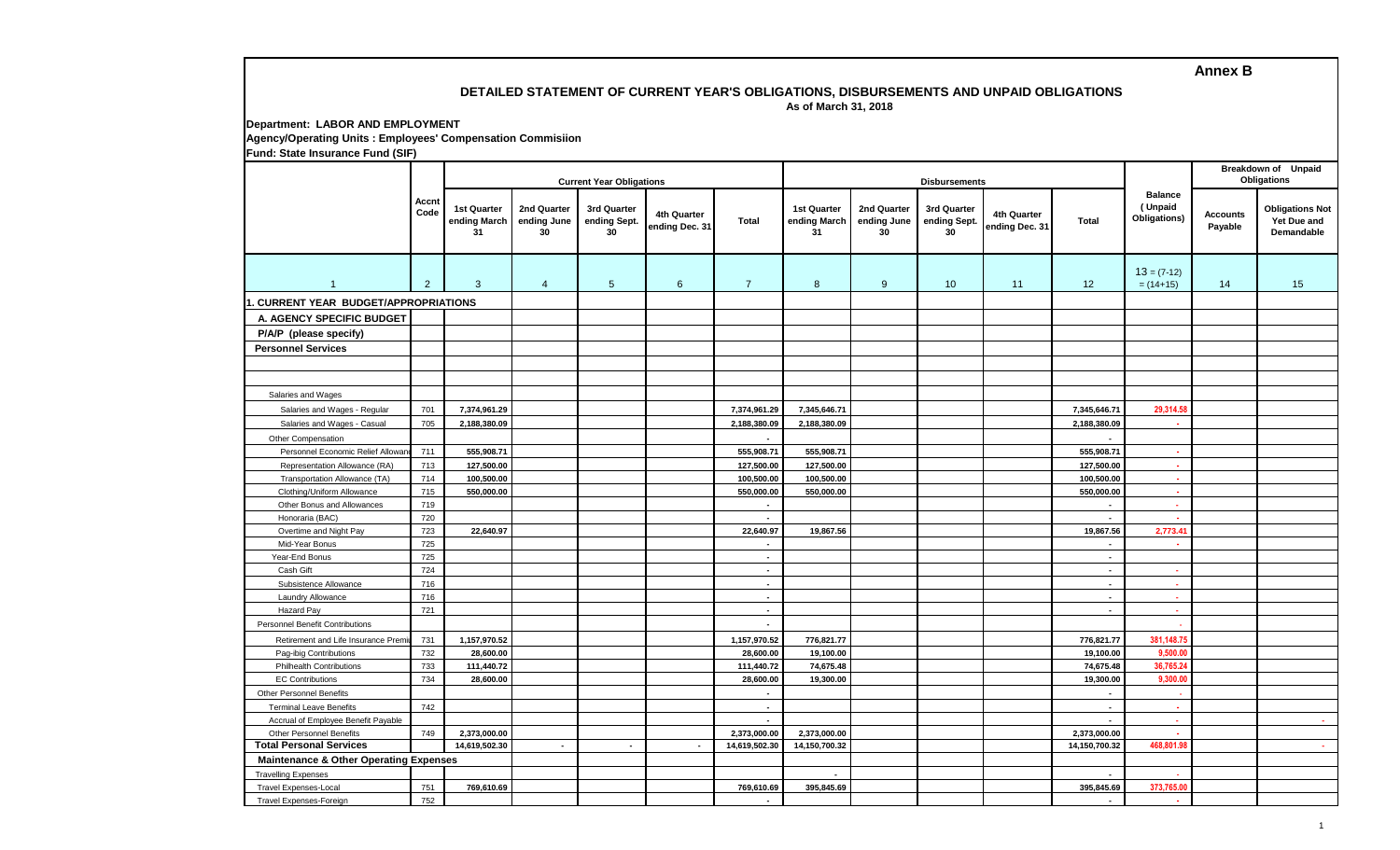**Annex B**

## **DETAILED STATEMENT OF CURRENT YEAR'S OBLIGATIONS, DISBURSEMENTS AND UNPAID OBLIGATIONS**

 **As of March 31, 2018**

**Department: LABOR AND EMPLOYMENT Agency/Operating Units : Employees' Compensation Commisiion**

**Fund: State Insurance Fund (SIF)**

|                                                       |               | <b>Current Year Obligations</b>          |                                  |                                   |                               |                |                                          |                                  | <b>Disbursements</b>              |                               | <b>Breakdown of Unpaid</b><br><b>Obligations</b> |                                           |                            |                                                     |
|-------------------------------------------------------|---------------|------------------------------------------|----------------------------------|-----------------------------------|-------------------------------|----------------|------------------------------------------|----------------------------------|-----------------------------------|-------------------------------|--------------------------------------------------|-------------------------------------------|----------------------------|-----------------------------------------------------|
|                                                       | Accnt<br>Code | <b>1st Quarter</b><br>ending March<br>31 | 2nd Quarter<br>ending June<br>30 | 3rd Quarter<br>ending Sept.<br>30 | 4th Quarter<br>ending Dec. 31 | <b>Total</b>   | <b>1st Quarter</b><br>ending March<br>31 | 2nd Quarter<br>ending June<br>30 | 3rd Quarter<br>ending Sept.<br>30 | 4th Quarter<br>ending Dec. 31 | <b>Total</b>                                     | <b>Balance</b><br>(Unpaid<br>Obligations) | <b>Accounts</b><br>Payable | <b>Obligations Not</b><br>Yet Due and<br>Demandable |
| $\mathbf{1}$                                          | 2             | $\mathbf{3}$                             | $\overline{4}$                   | $5\phantom{.0}$                   | 6                             | $\overline{7}$ | 8                                        | 9                                | 10                                | 11                            | 12                                               | $13 = (7-12)$<br>$= (14+15)$              | 14                         | 15                                                  |
| Training and Scholarship Expenses                     |               |                                          |                                  |                                   |                               |                |                                          |                                  |                                   |                               |                                                  |                                           |                            |                                                     |
| Training Expenses (Including MOA, Contr.              | 753           | 1,883,376.64                             |                                  |                                   |                               | 1,883,376.64   | 1,368,376.64                             |                                  |                                   |                               | 1,368,376.64                                     | 515,000.00                                |                            |                                                     |
| Supplies and Materials Expenses                       |               |                                          |                                  |                                   |                               |                |                                          |                                  |                                   |                               |                                                  |                                           |                            |                                                     |
| Office Supplies Expenses                              | 755           | 210,876.43                               |                                  |                                   |                               | 210,876.43     | 47,983.00                                |                                  |                                   |                               | 47,983.00                                        | 162,893.43                                |                            |                                                     |
| Other Office Supplies Expenses - IT (PS)              | 765           | 435,522.13                               |                                  |                                   |                               | 435,522.13     | 20,106.00                                |                                  |                                   |                               | 20,106.00                                        | 415,416.13                                |                            |                                                     |
| Semi-Expendable - Mach.& Off. Equipme                 | <b>OE</b>     | 43,909.00                                |                                  |                                   |                               | 43.909.00      | 43.909.00                                |                                  |                                   |                               | 43.909.00                                        |                                           |                            |                                                     |
| Semi-Expendable - Info. Technology                    | $\mathsf{I}$  | 7,500.00                                 |                                  |                                   |                               | 7,500.00       |                                          |                                  |                                   |                               | ×.                                               | 7,500.00                                  |                            |                                                     |
| Semi-Expendable - Office Medical Eqpt.                | OME           |                                          |                                  |                                   |                               |                |                                          |                                  |                                   |                               | $\sim$                                           | ×                                         |                            |                                                     |
| Semi-Expendable - Furniture & Fixtures                | FF.           | 113,622.00                               |                                  |                                   |                               | 113,622.00     | 113,622.00                               |                                  |                                   |                               | 113,622.00                                       | ×                                         |                            |                                                     |
| Fuel, Oil and Lubricants Expenses                     | 761           | 98,602.62                                |                                  |                                   |                               | 98,602.62      | 48,602.62                                |                                  |                                   |                               | 48,602.62                                        | 50,000.00                                 |                            |                                                     |
| Textbooks and Instructional Materials                 | 763           | $\sim$                                   |                                  |                                   |                               | $\sim$         | $\sim$                                   |                                  |                                   |                               | $\sim$                                           | ×.                                        |                            |                                                     |
| <b>Utility Expenses</b>                               |               |                                          |                                  |                                   |                               |                |                                          |                                  |                                   |                               | $\sim$                                           |                                           |                            |                                                     |
| Water Expenses                                        | 766           | 293,328.93                               |                                  |                                   |                               | 293,328.93     | 259,580.23                               |                                  |                                   |                               | 259,580.23                                       | 33,748.70                                 |                            |                                                     |
| <b>Electricity Expenses</b>                           | 767           | 791,503.09                               |                                  |                                   |                               | 791,503.09     | 442,412.98                               |                                  |                                   |                               | 442,412.98                                       | 349.090.11                                |                            |                                                     |
| <b>Communication Expenses</b>                         |               |                                          |                                  |                                   |                               | $\sim$         |                                          |                                  |                                   |                               |                                                  | ×.                                        |                            |                                                     |
| Postage and Deliveries (Philippine Postal             | 771           | 62,447.16                                |                                  |                                   |                               | 62.447.16      | 26,547.16                                |                                  |                                   |                               | 26,547.16                                        | 35,900.00                                 |                            |                                                     |
| Telephone Expenses-Landline (Main and                 | 772           | 271,097.81                               |                                  |                                   |                               | 271,097.81     | 271,097.81                               |                                  |                                   |                               | 271,097.81                                       | $\sim$                                    |                            |                                                     |
| Telephone Expenses-Mobile (Main and R                 | 773           | 81,199.70                                |                                  |                                   |                               | 81,199.70      | 81,199.70                                |                                  |                                   |                               | 81,199.70                                        | a.                                        |                            |                                                     |
| Internet Subscription Expenses                        | 774           | 55,450.00                                |                                  |                                   |                               | 55,450.00      | 53,200.00                                |                                  |                                   |                               | 53,200.00                                        | 2.250.00                                  |                            |                                                     |
| Cable, Sattelite & Telegraph & Radio Exp              | 775           |                                          |                                  |                                   |                               | $\mathbf{r}$   |                                          |                                  |                                   |                               |                                                  | $\mathbf{r}$                              |                            |                                                     |
| Membership Dues and Contribution to                   | 778           |                                          |                                  |                                   |                               |                |                                          |                                  |                                   |                               | $\sim$                                           | $\sim$                                    |                            |                                                     |
| Confidential, Intelligence and Extraordinary Expenses |               |                                          |                                  |                                   |                               | $\overline{a}$ |                                          |                                  |                                   |                               | $\sim$                                           | . .                                       |                            |                                                     |
| <b>Extraordinary Expenses</b>                         | 883           | 24,702.85                                |                                  |                                   |                               | 24,702.85      | 24,702.85                                |                                  |                                   |                               | 24,702.85                                        | . .                                       |                            |                                                     |
| <b>Professional Services</b>                          |               |                                          |                                  |                                   |                               |                |                                          |                                  |                                   |                               |                                                  | $\sim$                                    |                            |                                                     |
| <b>Legal Services</b>                                 | 791           | 17.500.00                                |                                  |                                   |                               | 17,500.00      | 17,500.00                                |                                  |                                   |                               | 17,500.00                                        | ×                                         |                            |                                                     |
| <b>Auditing Services</b>                              | 792           |                                          |                                  |                                   |                               |                |                                          |                                  |                                   |                               |                                                  | $\sim$                                    |                            |                                                     |
| <b>Other Professional Services</b>                    | 799           | 419,336.44                               |                                  |                                   |                               | 419,336.44     | 419,336.44                               |                                  |                                   |                               | 419,336.44                                       | ×                                         |                            |                                                     |
| <b>General Services</b>                               |               |                                          |                                  |                                   |                               | $\blacksquare$ |                                          |                                  |                                   |                               | $\sim$                                           | ×                                         |                            |                                                     |
| General Services (SPES Program)                       | 795           |                                          |                                  |                                   |                               | $\mathbf{r}$   |                                          |                                  |                                   |                               | $\sim$                                           | $\mathbf{r}$                              |                            |                                                     |
| Janitorial Services                                   | 796           | 441,263.91                               |                                  |                                   |                               | 441,263.91     | 441,263.91                               |                                  |                                   |                               | 441,263.91                                       | $\sim$                                    |                            |                                                     |
| <b>Security Services</b>                              | 797           | 760,618.05                               |                                  |                                   |                               | 760,618.05     | 760,618.05                               |                                  |                                   |                               | 760,618.05                                       | . н.                                      |                            |                                                     |
| Repairs and Maintenance                               |               |                                          |                                  |                                   |                               | $\blacksquare$ |                                          |                                  |                                   |                               | $\overline{\phantom{a}}$                         | . .                                       |                            |                                                     |
| Repairs & Maintenance - Buildings & Othe              | 811           | 85,625.99                                |                                  |                                   |                               | 85,625.99      | 85,625.99                                |                                  |                                   |                               | 85,625.99                                        | a.                                        |                            |                                                     |
| Repairs & Maintenance - Office Equipmen               | 821           | 22,790.39                                |                                  |                                   |                               | 22,790.39      | 22,790.39                                |                                  |                                   |                               | 22,790.39                                        | $\sim$                                    |                            |                                                     |
| Repairs & Maintenance - Office Furniture              | 822           |                                          |                                  |                                   |                               | $\sim$         |                                          |                                  |                                   |                               | $\sim$                                           | $\sim$                                    |                            |                                                     |
| Repairs & Maintenance - IT Equipment                  | 823           | 7,666.68                                 |                                  |                                   |                               | 7,666.68       | 7,666.68                                 |                                  |                                   |                               | 7,666.68                                         | $\mathcal{L}_{\mathcal{A}}$               |                            |                                                     |
| Repairs & Maintenance - Motor Vehicle                 | 841           | 38,290.53                                |                                  |                                   |                               | 38,290.53      | 38,290.53                                |                                  |                                   |                               | 38,290.53                                        | $\mathbf{r}$                              |                            |                                                     |
|                                                       |               |                                          |                                  |                                   |                               |                |                                          |                                  |                                   |                               |                                                  |                                           |                            |                                                     |
| Donation                                              | 878           |                                          |                                  |                                   |                               |                |                                          |                                  |                                   |                               | $\sim$                                           | ×.                                        |                            |                                                     |